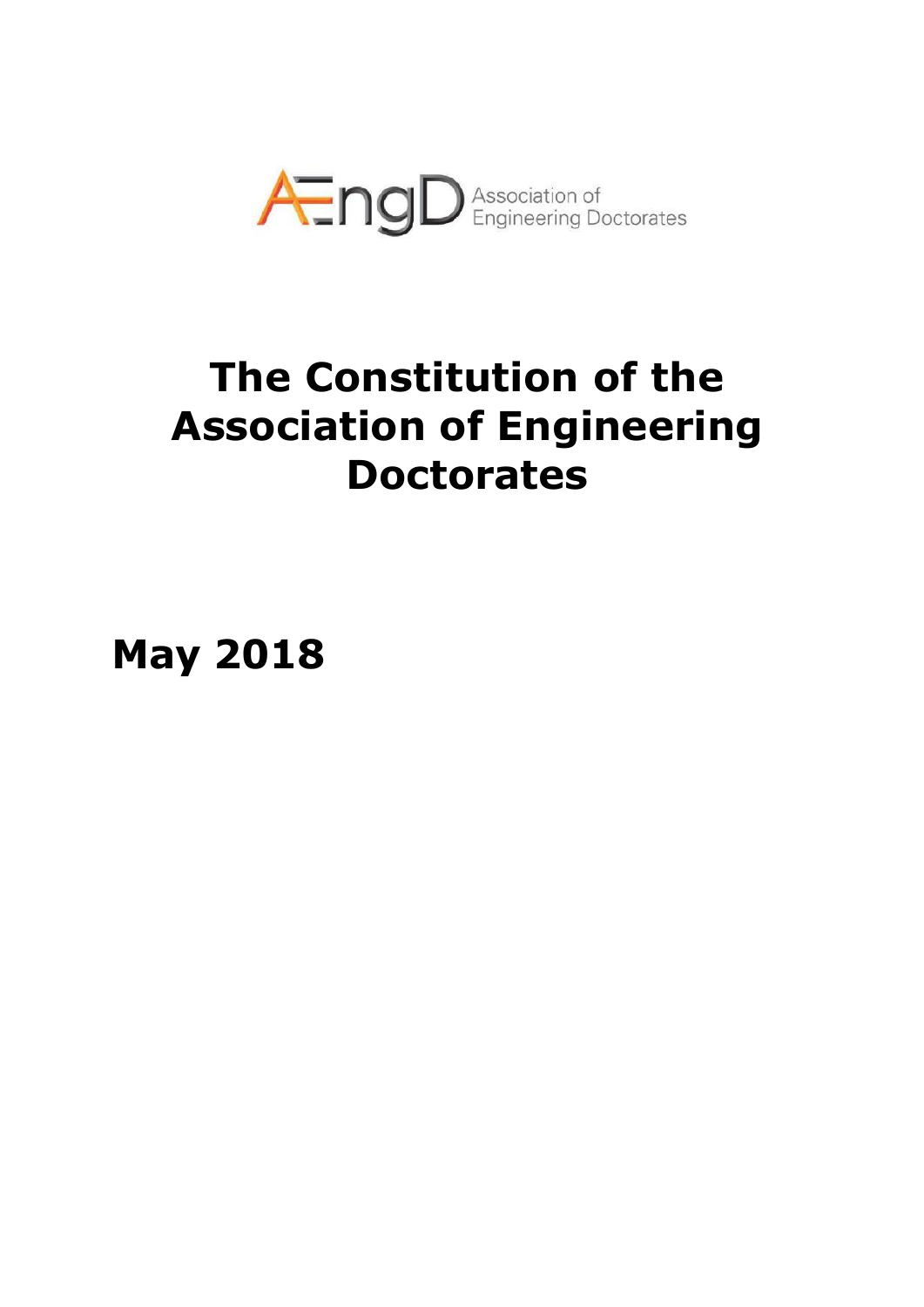### **DOCUMENT CONTROL**

| <b>Authors:</b>                       | Jenny Berger, Jo Ennis, Helene Glasspool              |  |  |  |
|---------------------------------------|-------------------------------------------------------|--|--|--|
| <b>Contributors:</b>                  | Oksana Kasyutich, Patrick                             |  |  |  |
| Godfrey, Steven Yeomans, Paul Jeffery |                                                       |  |  |  |
|                                       | Release Authorised By: William Powrie, Steven Yeomans |  |  |  |
| <b>Description of Content:</b>        |                                                       |  |  |  |
| <b>Final Approval by:</b>             | <b>William Powrie</b>                                 |  |  |  |
| <b>Date of Approval:</b>              | 02/05/2018                                            |  |  |  |

#### **VERSION CONTROL**

| <b>Version</b><br><b>Number</b> | <b>Version</b><br>Date | <b>Updated By</b>                       | <b>Amendment Details</b>                                                                                                                                                                                               |
|---------------------------------|------------------------|-----------------------------------------|------------------------------------------------------------------------------------------------------------------------------------------------------------------------------------------------------------------------|
| V9.0                            | 02/05/18               | Tania Rice                              | Omission of 7.2 and minor rewording to 7.7 both<br>discussed and agreed by committee on 11/04/2018                                                                                                                     |
| V8.0                            | 06/05/16               | Helene Glasspool                        | Amendments to refresh document following<br>Steering Committee meeting 05/05/16<br>(represents revised Constitutional Document<br>with effect from 1 August 2016)                                                      |
| v7.0                            | 22/10/12               | Paul Wilkinson                          | Amendments to incorporate Affiliate membership (as<br>agreed at July 2012 steering committee meeting) -<br>added at request of Oksana Kasyutich                                                                        |
| V6.3                            | 05/07/12               | Jenny Berger                            | Amendments to incorporate changes from<br>Steering Committee meeting                                                                                                                                                   |
| V6.0                            | 12/01/12               | Jenny Berger                            | Amendments to incorporate changes from<br>Steering Committee meeting                                                                                                                                                   |
| V5.3                            | 09/01/12               | Jenny Berger                            | Amendments to incorporate Steering Gp Comments                                                                                                                                                                         |
| V <sub>5.2</sub>                | 16/12/11               | Jenny Berger                            | Formatting amendments                                                                                                                                                                                                  |
| V5.1                            | 12/12/11               | Oksana Kasyutich                        | Updated Membership categories as in the<br>new Website                                                                                                                                                                 |
| V5.0                            | 30/08/11               | Oksana Kasyutich                        | Formatting amendments and update to clause 1-<br>40. Merging with financial policy section (clause 41<br>onwards); 06.09.11 - approved by the sub group<br>and Patrick Godfrey, released for circulation to the<br>SC. |
| V4.0                            | 18/07/11               | Jo Ennis                                | Formatting amendments and update to finance<br>policy section (clause 41 onwards)                                                                                                                                      |
| V3.0                            | 07/07/11               | Oksana<br>Kasyutich, Patrick<br>Godfrey | Amendments to wording and document structure.<br>[Approved - For Release to SC AEgngD]                                                                                                                                 |
| V2.0                            | 15/06/11               | Jenny Berger, Jo<br>Ennis               | Second draft and merging ToR and Finance into<br>one document: AEngD Constitution                                                                                                                                      |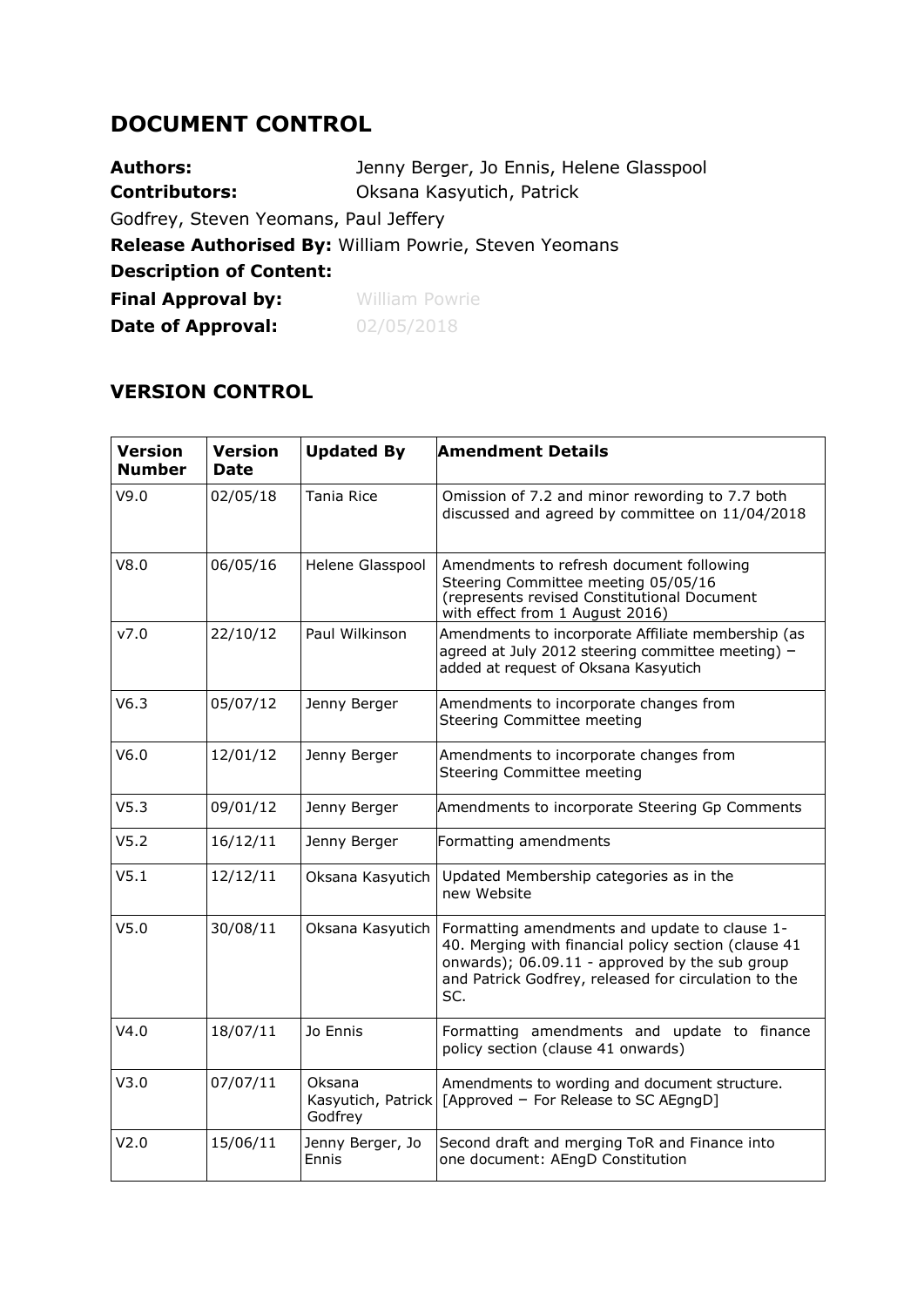| V1.1 | 14/04/11 | Jenny Berger, Jo<br>Ennis, Oksana<br>Kasyutich | Sub-group review - Phone conference to discuss<br>the first draft |
|------|----------|------------------------------------------------|-------------------------------------------------------------------|
| V1.0 | 30/03/11 | Jenny Berger, Jo<br>Ennis                      | Document creation: initial text of ToR &<br>Financial policy      |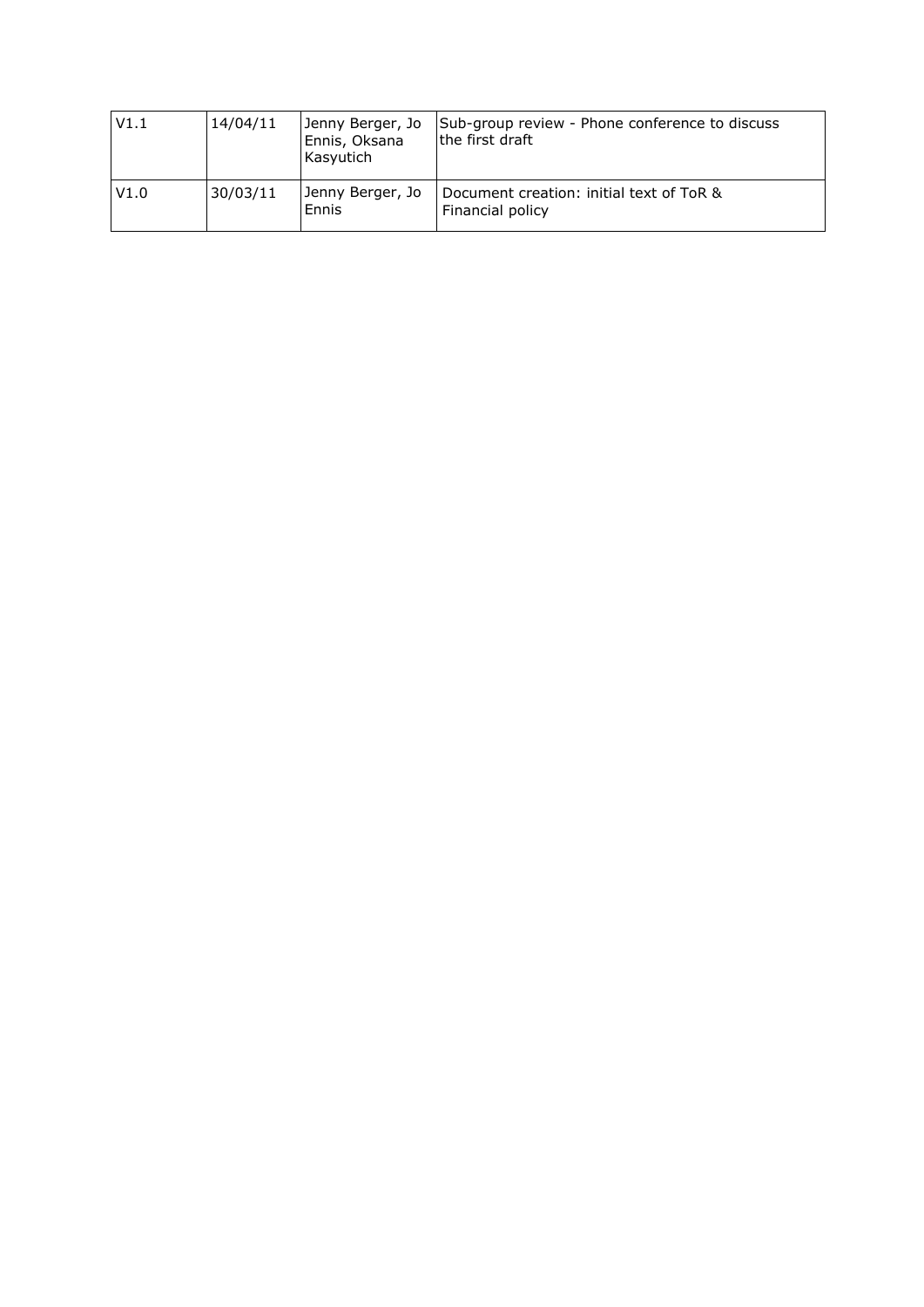## **The Constitution of the Association of Engineering Doctorates**

#### **1. Introduction**

1.1. The name of the Association is: "The Association of Engineering Doctorates" (referred to in this constitution as "the AEngD").

1.2. The AEngD was established on 17th November 2010.

1.3. The Association of Engineering Doctorates is established as an Unincorporated Association.

**1.4.** The Office of the Association is in England at the following address:

#### **University of Southampton, Highfield, Southampton, SO17 1BJ**

1.5. The AEngD is a non-profit making organisation. The income and property of the Association whensoever's derived shall be applied solely towards the promotion of the objects of the Association set forth herein, and no portion thereof shall be paid or transferred, directly or indirectly, by way of dividend, bonus or otherwise howsoever by way of profit to the members of the Association.

1.6. The liability of the members is limited to their financial contribution.

**1.7.** The AEngD is a community of stakeholders in the EngD 'brand' including Engineering Doctorate providers, EngD researchers, EngD project sponsors, and EngD alumni.

#### *The Association of Engineering Doctorates is a community engaged in research in engineering and related disciplines. It encourages high calibre Research Engineers (REs) to undertake EngD programmes at industrial doctorate centres (IDCs), usually funded by EPSRC with backing from UK industry sponsors, many of them companies at the leading edge of innovative thinking and practice.*

1.8. EngD programmes provide a challenging, multi-disciplinary and academically rigorous education and training experience, leading to a recognised post-graduate research qualification of equal achievement and status to a PhD.

#### **2. Objectives**

The objects for which the Association is established are:

2.1. To promote the development and advancement of the Community of Engineering Doctorates and the EngD brand and to safeguard its values and quality

2.2. To promote greater contact and communication among our members both at home and abroad

2.3. To provide support for the affiliated members of Engineering Doctorate (EngD) Centres to achieve their shared and individual objectives including the recruitment and retention of high calibre Research Engineers and the provision of high quality, relevant industrial training

2.4. To support the development and promotion of EngD Programmes

2.5. To support the sharing of best practice between industrial doctorate centres

2.6. To encourage co-operation between members of the Association and the development of effective networks

2.7. To provide a forum for the exchange of non-competitive information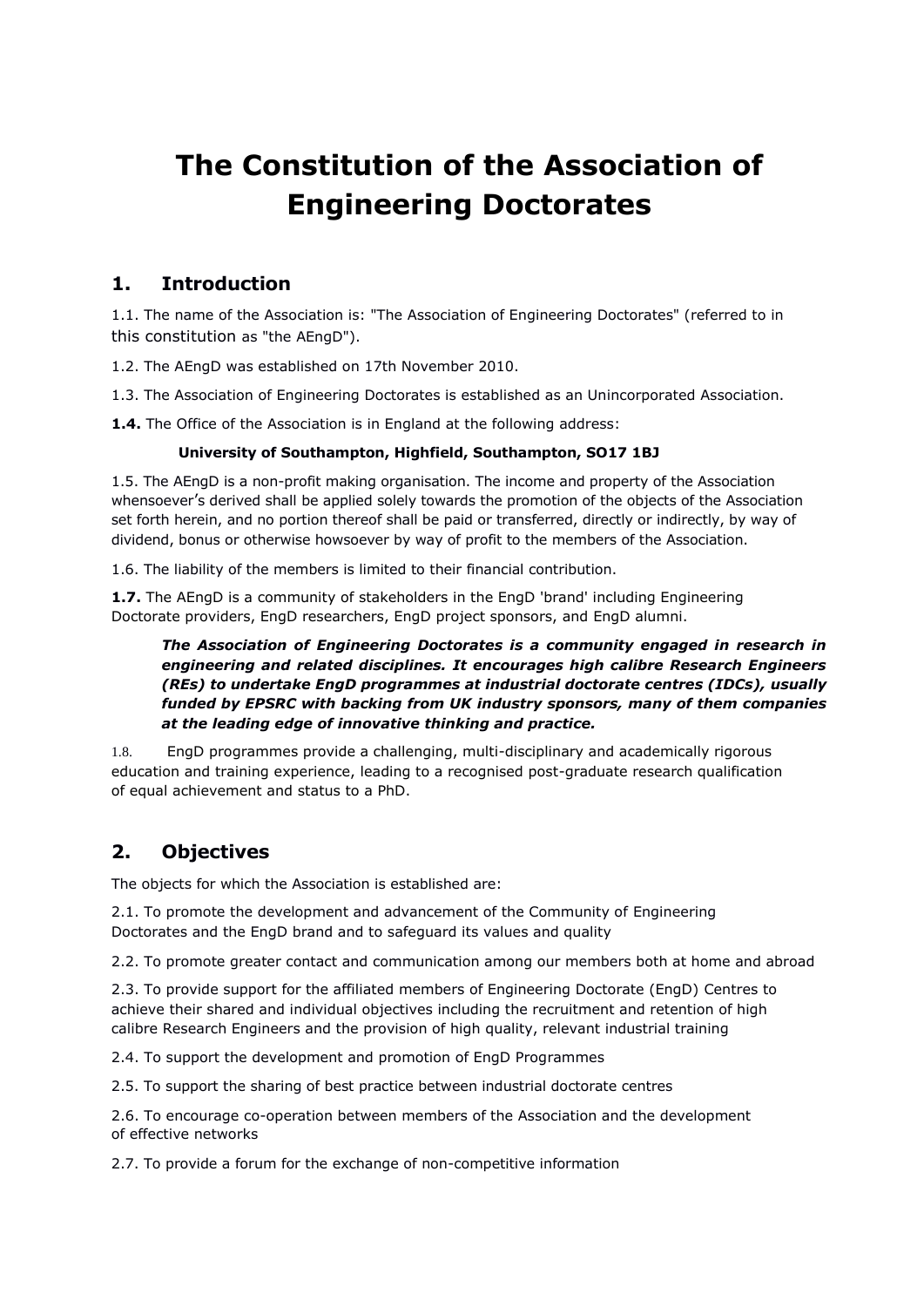2.8. To pursue international engagement and collaboration with commensurate schemes and awards in other countries.

#### **3. Membership and Affiliation**

3.1. Membership of the Association is open to industrial doctorate centres, students (Research Engineers), affiliates and alumni of EngD programmes or businesses, who support the Association. Admission to membership is at the discretion of the Association's Steering Committee.

3.2. New categories of membership will be considered for inclusion by submission of the proposal to the Steering Committee and approved at the AGM.

#### **4. Categories of Membership:**

**Centre members** - this category covers those industrial doctorate centres that supported and made a financial contribution to the start-up fund of the AEngD

**Individual members** - the category covers individuals involved in EngD programmes; it includes:

- graduates from EngD programmes from Centre members (Alumni)
- research engineers (REs) currently engaged in EngD research (Incorporated member)
- academic supporters who have retired or stopped working but want to retain their association with EngD programmes (Emeritus)
- other supporters from IDCs, industry sponsors or other organisations, approved by the AEngD steering group (Associate)

**Corporate members** - this category covers industry sponsors, and other businesses and organisations involved with and actively supporting the AengD

**Affiliate members** - this category covers international educational institutions offering programmes similar to the EngD

4.1. A register shall be kept containing the list of all Corporate members. All Individual Members will be registered via the website.

4.2. Every person admitted to membership (whether corporate or non-corporate) shall be subject to the Articles of the Association, and to any amendment that may be made from time to time.

4.3. Any Member can withdraw his/her status by giving written notice to the Steering Committee

#### **5. Termination of Membership**

5.1. Any Member who has been imprisoned for a criminal offence or who has committed acts that caused unfavorable effect to the interests of the Association shall be considered for expulsion from their membership status by the Steering Committee. Written notification of any decision of the Steering Committee shall be sent to the latest known address of the Member concerned by registered post.

5.2. Each member can withdraw from the AEngD by sending a registered letter with acknowledgement of receipt addressed to the designated office of the AEngD in the first six months of each calendar year. The withdrawal will be enforceable from the start of the following calendar year. The act of withdrawal does not exempt the withdrawing Association member from fulfilling previously adopted obligations.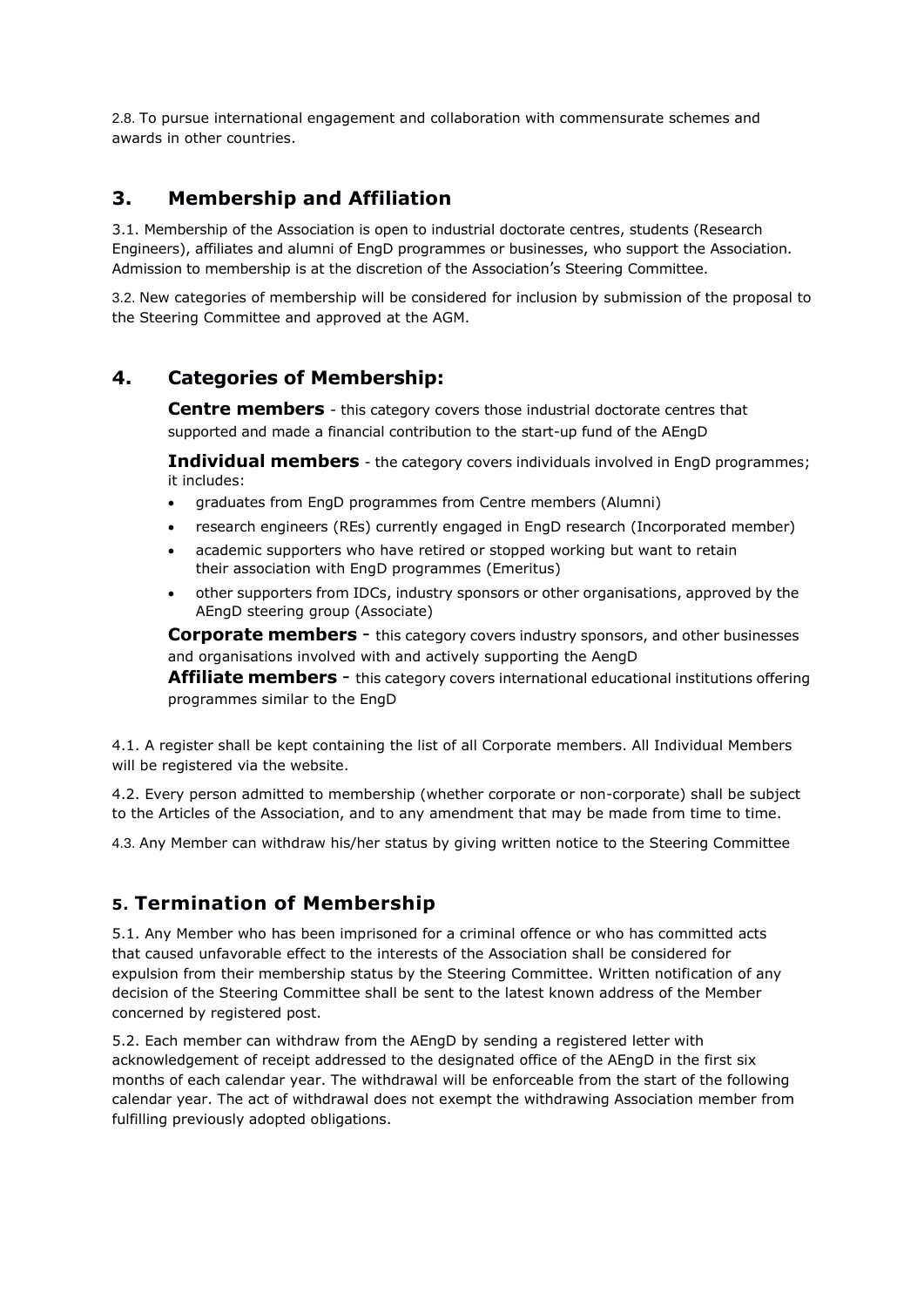#### **6. Meetings of the Association**

6.1. The AEngD shall hold an Annual General Meeting (AGM) not later than six months after the end of each financial year. At least 10 Centres who are members of the AEngD, or fifty per cent of the Steering Committee, may at any time raise a request with the Steering Committee to convene an extraordinary general meeting of the AEngD. In convening such a meeting the Secretary shall give not less than 21 days' notice to members.

6.2. The composition of the general Meeting shall consist of all Members of the Association who attend.

#### **7. Governance of the Association**

7.1. Steering Committee

The affairs of the AEngD will be directed and co-ordinated by the Steering Committee comprising –

| $\mathbf{1}$ | A Chair                                        |
|--------------|------------------------------------------------|
| 2            | A Vice Chair                                   |
| 3            | One representative of each member EngD Centre  |
| 4            | One member from the funding body EPSRC         |
| 5            | Two members from Industry                      |
| 6            | Two representatives who are EngD Alumni        |
| 7            | Two current Research Engineers representatives |

7.2. Not used.

7.3. The Steering Committee may make rules governing the conduct of elections and provision to phase retirements.

7.4. A member of the Steering Committee shall cease to be a member if he or she resigns from, or if he or she ceases to hold office in, the institution in which he or she has hitherto held office.

7.5. Each member of the Steering Committee shall have one vote. The Chair shall have a second, or casting, vote in the event of a tied vote.

7.6. No single Centre may have more than 2 votes on the Committee.

7.7. The Steering Committee may meet together for the dispatch of business, adjourn and regulate their meetings as they think fit. Decisions taken during any meeting shall be decided by majority vote of those present

7.8. The Steering Committee shall meet a minimum of twice per year. The Chair may at any time require the Secretary to convene a meeting of the Steering Committee. Minutes shall be recorded at each meeting and circulated to the Steering Committee and Founding members Directors and Administrators.

7.9. The Steering Committee Members can be required to vacate their position if they engage in activities which could damage the reputation of the Association.

7.10. The Steering Committee shall, at its first meeting in each relevant financial year, elect a Chair and a Vice Chair, with the expectation that the Vice Chair will succeed to the Chair after two years. No person may hold the office of Chair for more than two consecutive terms. In the event of the Chair resigning or ceasing to be a member of the Steering Committee, the Committee shall have power to elect a replacement to serve for the remainder of the term, this period of office not counting for the purpose of the requirement in the previous sentence.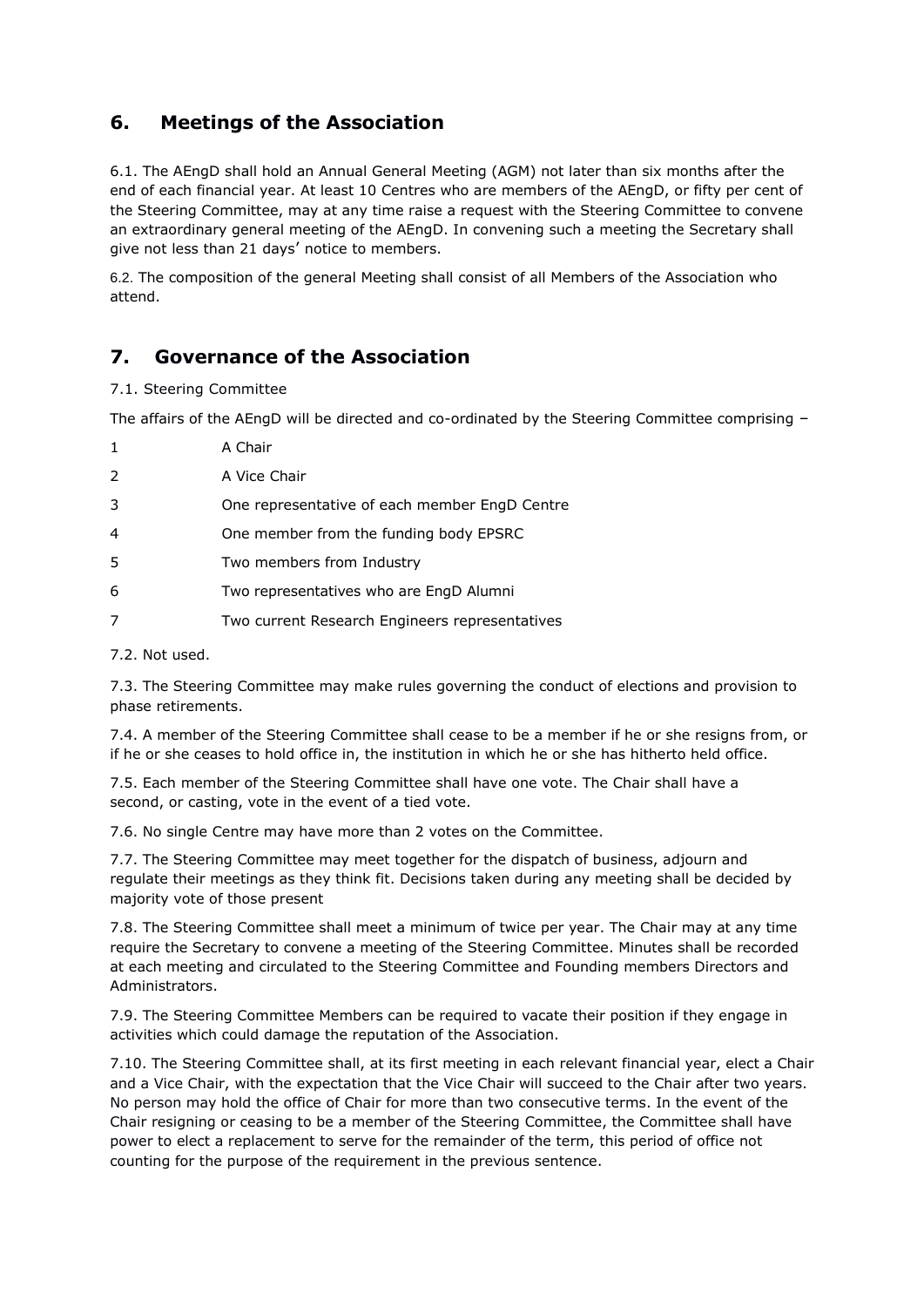7.11. The Chair shall be responsible to the Steering Committee and shall be the principal representative of the Association to external organisations.

7.12. The Steering Committee shall at its first meeting in the relevant financial year elect a Secretary to hold office for two years. This person can be re-elected to hold office for longer than 2 terms.

#### **8. Committees and Panels**

8.1. The Steering Committee may establish and maintain sub-committees and project groups, and may delegate matters to them.

8.2. The Steering Committee may appoint individuals and panels to advise and assist

it. 8.3. The Steering Committee and the Chair may delegate any of their powers.

8.4. The Steering committee will collate and publish an Association' annual report on its activities and a list of subscribing members (subject to their consent). Both these documents will be published on the Association's website with the membership list being always up to date.

#### **9. Revision of the Constitution**

This constitution shall be amended by the AEngD to reflect the evolving status of the Association and provided that at least 75% of the AEngD members present at the AGM (or recorded a vote in writing in advance of the meeting) vote in favour of amendments of which prior notice has been given by submission of the proposals to the Steering Committee meeting in the 6 month period preceding the AGM.

#### **10. Finance and Finance Policy of the Association**

10.1. The financial year of the AEngD shall be 1st April – 31st March of each year, but this may be changed by resolution of the Steering Committee.

10.2. Membership subscription fees shall be paid annually by each EngD centre, at a rate reviewed and set annually by the Steering Committee.

10.3. The members, including the Steering Committee are not authorized to borrow or raise any money in the name of the Association.

#### **11. Stewardship of funds**

11.1. AEngD funds will be used solely to deliver the Association's stated aims and objectives. Nigel Dibben, Deputy Head of Faculty Finance, Faculty of Engineering and the Environment at the University of Southampton will be the AEngD Account Manager during the term of the current Chair, Professor William Powrie. A statement of income and expenditure will be provided by the Account Manager to the Steering Committee at each meeting.

11.2. The Steering Committee will have responsibility for setting the AEngD annual budget and for planning future activities and agreeing eligible expenditure. No AEngD funds will be drawn down, or otherwise released, without the prior agreement of the Steering Committee and under no circumstances will AEngD funding be used for payment to members of the Steering Committee for their time.